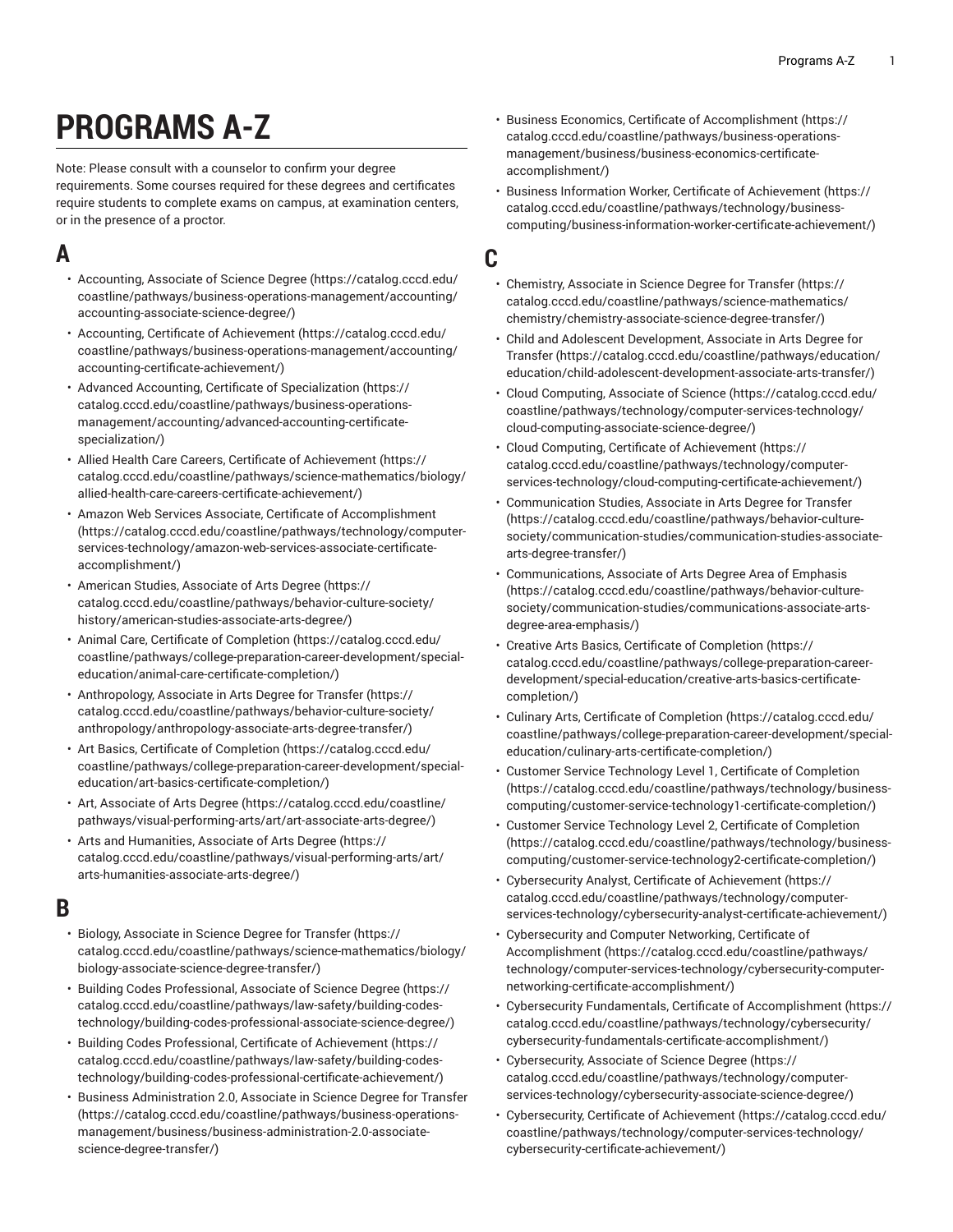#### **D**

- Data Analytics, [Associate](https://catalog.cccd.edu/coastline/pathways/technology/computer-information-systems/data-analytics-associate-science-degree/) of Science Degree ([https://](https://catalog.cccd.edu/coastline/pathways/technology/computer-information-systems/data-analytics-associate-science-degree/) [catalog.cccd.edu/coastline/pathways/technology/computer](https://catalog.cccd.edu/coastline/pathways/technology/computer-information-systems/data-analytics-associate-science-degree/)[information-systems/data-analytics-associate-science-degree/\)](https://catalog.cccd.edu/coastline/pathways/technology/computer-information-systems/data-analytics-associate-science-degree/)
- Data Analytics, Certificate of [Achievement \(https://catalog.cccd.edu/](https://catalog.cccd.edu/coastline/pathways/technology/computer-information-systems/data-analytics-certificate-achievement/) [coastline/pathways/technology/computer-information-systems/data](https://catalog.cccd.edu/coastline/pathways/technology/computer-information-systems/data-analytics-certificate-achievement/)[analytics-certificate-achievement/](https://catalog.cccd.edu/coastline/pathways/technology/computer-information-systems/data-analytics-certificate-achievement/))
- Data Analytics, Certificate of [Specialization \(https://](https://catalog.cccd.edu/coastline/pathways/technology/computer-information-systems/data-analytics-certificate-specialization/) [catalog.cccd.edu/coastline/pathways/technology/computer](https://catalog.cccd.edu/coastline/pathways/technology/computer-information-systems/data-analytics-certificate-specialization/)[information-systems/data-analytics-certificate-specialization/](https://catalog.cccd.edu/coastline/pathways/technology/computer-information-systems/data-analytics-certificate-specialization/))
- Data Science, Certificate of [Achievement \(https://catalog.cccd.edu/](https://catalog.cccd.edu/coastline/pathways/technology/computer-information-systems/data-science-certificate-achievement/) [coastline/pathways/technology/computer-information-systems/data](https://catalog.cccd.edu/coastline/pathways/technology/computer-information-systems/data-science-certificate-achievement/)[science-certificate-achievement/\)](https://catalog.cccd.edu/coastline/pathways/technology/computer-information-systems/data-science-certificate-achievement/)
- Dietary [Management,](https://catalog.cccd.edu/coastline/pathways/health-wellness/foods-nutrition/dietary-management-certificate-achievement/) Certificate of Achievement [\(https://](https://catalog.cccd.edu/coastline/pathways/health-wellness/foods-nutrition/dietary-management-certificate-achievement/) [catalog.cccd.edu/coastline/pathways/health-wellness/foods](https://catalog.cccd.edu/coastline/pathways/health-wellness/foods-nutrition/dietary-management-certificate-achievement/)[nutrition/dietary-management-certificate-achievement/](https://catalog.cccd.edu/coastline/pathways/health-wellness/foods-nutrition/dietary-management-certificate-achievement/))
- Digital Forensics and Incident [Response,](https://catalog.cccd.edu/coastline/pathways/technology/cybersecurity/digital-forensics-incident-response-associate-science/) Associate of Science [Degree](https://catalog.cccd.edu/coastline/pathways/technology/cybersecurity/digital-forensics-incident-response-associate-science/) ([https://catalog.cccd.edu/coastline/pathways/technology/](https://catalog.cccd.edu/coastline/pathways/technology/cybersecurity/digital-forensics-incident-response-associate-science/) [cybersecurity/digital-forensics-incident-response-associate-science/](https://catalog.cccd.edu/coastline/pathways/technology/cybersecurity/digital-forensics-incident-response-associate-science/))
- Digital Forensics and Incident Response, Certificate of [Achievement](https://catalog.cccd.edu/coastline/pathways/technology/cybersecurity/digital-forensics-incident-response-certificate-achievement/) ([https://catalog.cccd.edu/coastline/pathways/technology/](https://catalog.cccd.edu/coastline/pathways/technology/cybersecurity/digital-forensics-incident-response-certificate-achievement/) [cybersecurity/digital-forensics-incident-response-certificate](https://catalog.cccd.edu/coastline/pathways/technology/cybersecurity/digital-forensics-incident-response-certificate-achievement/)[achievement/](https://catalog.cccd.edu/coastline/pathways/technology/cybersecurity/digital-forensics-incident-response-certificate-achievement/))
- Digital Media Audio Video, Certificate of [Specialization \(https://](https://catalog.cccd.edu/coastline/pathways/visual-performing-arts/digital-graphic-arts/digital-media-audio-video-certificate-specialization/) [catalog.cccd.edu/coastline/pathways/visual-performing-arts/digital](https://catalog.cccd.edu/coastline/pathways/visual-performing-arts/digital-graphic-arts/digital-media-audio-video-certificate-specialization/)[graphic-arts/digital-media-audio-video-certificate-specialization/\)](https://catalog.cccd.edu/coastline/pathways/visual-performing-arts/digital-graphic-arts/digital-media-audio-video-certificate-specialization/)
- Digital Media Design, [Associate](https://catalog.cccd.edu/coastline/pathways/visual-performing-arts/digital-graphic-arts/digital-media-design-associate-arts-degree/) of Arts Degree [\(https://](https://catalog.cccd.edu/coastline/pathways/visual-performing-arts/digital-graphic-arts/digital-media-design-associate-arts-degree/) [catalog.cccd.edu/coastline/pathways/visual-performing-arts/digital](https://catalog.cccd.edu/coastline/pathways/visual-performing-arts/digital-graphic-arts/digital-media-design-associate-arts-degree/)[graphic-arts/digital-media-design-associate-arts-degree/\)](https://catalog.cccd.edu/coastline/pathways/visual-performing-arts/digital-graphic-arts/digital-media-design-associate-arts-degree/)
- Digital Media Design, Certificate of [Achievement \(https://](https://catalog.cccd.edu/coastline/pathways/visual-performing-arts/digital-graphic-arts/digital-media-design-certificate-achievement/) [catalog.cccd.edu/coastline/pathways/visual-performing-arts/digital](https://catalog.cccd.edu/coastline/pathways/visual-performing-arts/digital-graphic-arts/digital-media-design-certificate-achievement/)[graphic-arts/digital-media-design-certificate-achievement/](https://catalog.cccd.edu/coastline/pathways/visual-performing-arts/digital-graphic-arts/digital-media-design-certificate-achievement/))
- Digital Media Production, Certificate of [Specialization](https://catalog.cccd.edu/coastline/pathways/visual-performing-arts/digital-graphic-arts/digital-media-production-certificate-specialization/) ([https://](https://catalog.cccd.edu/coastline/pathways/visual-performing-arts/digital-graphic-arts/digital-media-production-certificate-specialization/) [catalog.cccd.edu/coastline/pathways/visual-performing-arts/digital](https://catalog.cccd.edu/coastline/pathways/visual-performing-arts/digital-graphic-arts/digital-media-production-certificate-specialization/)[graphic-arts/digital-media-production-certificate-specialization/](https://catalog.cccd.edu/coastline/pathways/visual-performing-arts/digital-graphic-arts/digital-media-production-certificate-specialization/))
- Digital Media Web, Certificate of [Specialization](https://catalog.cccd.edu/coastline/pathways/visual-performing-arts/digital-graphic-arts/digital-media-web-certificate-specialization/) ([https://](https://catalog.cccd.edu/coastline/pathways/visual-performing-arts/digital-graphic-arts/digital-media-web-certificate-specialization/) [catalog.cccd.edu/coastline/pathways/visual-performing-arts/digital](https://catalog.cccd.edu/coastline/pathways/visual-performing-arts/digital-graphic-arts/digital-media-web-certificate-specialization/)[graphic-arts/digital-media-web-certificate-specialization/\)](https://catalog.cccd.edu/coastline/pathways/visual-performing-arts/digital-graphic-arts/digital-media-web-certificate-specialization/)
- Digital Media: Animation and Gaming [Foundation,](https://catalog.cccd.edu/coastline/pathways/visual-performing-arts/digital-graphic-arts/digital-media-animation-gaming-foundation-certificate-accomplishment/) Certificate of [Accomplishment](https://catalog.cccd.edu/coastline/pathways/visual-performing-arts/digital-graphic-arts/digital-media-animation-gaming-foundation-certificate-accomplishment/) ([https://catalog.cccd.edu/coastline/pathways/](https://catalog.cccd.edu/coastline/pathways/visual-performing-arts/digital-graphic-arts/digital-media-animation-gaming-foundation-certificate-accomplishment/) [visual-performing-arts/digital-graphic-arts/digital-media-animation](https://catalog.cccd.edu/coastline/pathways/visual-performing-arts/digital-graphic-arts/digital-media-animation-gaming-foundation-certificate-accomplishment/)[gaming-foundation-certificate-accomplishment/](https://catalog.cccd.edu/coastline/pathways/visual-performing-arts/digital-graphic-arts/digital-media-animation-gaming-foundation-certificate-accomplishment/))
- Drama Basics, Certificate of [Completion \(https://catalog.cccd.edu/](https://catalog.cccd.edu/coastline/pathways/college-preparation-career-development/special-education/drama-basics-certificate-completion/) [coastline/pathways/college-preparation-career-development/special](https://catalog.cccd.edu/coastline/pathways/college-preparation-career-development/special-education/drama-basics-certificate-completion/)[education/drama-basics-certificate-completion/](https://catalog.cccd.edu/coastline/pathways/college-preparation-career-development/special-education/drama-basics-certificate-completion/))
- Drone Imaging, Certificate of [Specialization](https://catalog.cccd.edu/coastline/pathways/visual-performing-arts/digital-graphic-arts/drone-imaging-certificate-specialization/) ([https://](https://catalog.cccd.edu/coastline/pathways/visual-performing-arts/digital-graphic-arts/drone-imaging-certificate-specialization/) [catalog.cccd.edu/coastline/pathways/visual-performing-arts/digital](https://catalog.cccd.edu/coastline/pathways/visual-performing-arts/digital-graphic-arts/drone-imaging-certificate-specialization/)[graphic-arts/drone-imaging-certificate-specialization/](https://catalog.cccd.edu/coastline/pathways/visual-performing-arts/digital-graphic-arts/drone-imaging-certificate-specialization/))

#### **E**

- [Economics,](https://catalog.cccd.edu/coastline/pathways/behavior-culture-society/economics/economics-associate-arts-degree-transfer/) Associate in Arts Degree for Transfer [\(https://](https://catalog.cccd.edu/coastline/pathways/behavior-culture-society/economics/economics-associate-arts-degree-transfer/) [catalog.cccd.edu/coastline/pathways/behavior-culture-society/](https://catalog.cccd.edu/coastline/pathways/behavior-culture-society/economics/economics-associate-arts-degree-transfer/) [economics/economics-associate-arts-degree-transfer/](https://catalog.cccd.edu/coastline/pathways/behavior-culture-society/economics/economics-associate-arts-degree-transfer/))
- [Economics,](https://catalog.cccd.edu/coastline/pathways/behavior-culture-society/economics/economics-associate-arts-degree-major/) Associate of Arts Degree Major ([https://](https://catalog.cccd.edu/coastline/pathways/behavior-culture-society/economics/economics-associate-arts-degree-major/) [catalog.cccd.edu/coastline/pathways/behavior-culture-society/](https://catalog.cccd.edu/coastline/pathways/behavior-culture-society/economics/economics-associate-arts-degree-major/) [economics/economics-associate-arts-degree-major/\)](https://catalog.cccd.edu/coastline/pathways/behavior-culture-society/economics/economics-associate-arts-degree-major/)
- Educational Studies: ECE Unit [Concentration,](https://catalog.cccd.edu/coastline/pathways/education/education/ed-study-ece-unit-concentration-certificate-achievement/) Certificate of [Achievement \(https://catalog.cccd.edu/coastline/pathways/](https://catalog.cccd.edu/coastline/pathways/education/education/ed-study-ece-unit-concentration-certificate-achievement/)

[education/education/ed-study-ece-unit-concentration-certificate](https://catalog.cccd.edu/coastline/pathways/education/education/ed-study-ece-unit-concentration-certificate-achievement/)[achievement/\)](https://catalog.cccd.edu/coastline/pathways/education/education/ed-study-ece-unit-concentration-certificate-achievement/)

- Educational Studies: General, Certificate of [Achievement](https://catalog.cccd.edu/coastline/pathways/education/education/ed-study-general-certificate-achievement/) [\(https://](https://catalog.cccd.edu/coastline/pathways/education/education/ed-study-general-certificate-achievement/) [catalog.cccd.edu/coastline/pathways/education/education/ed](https://catalog.cccd.edu/coastline/pathways/education/education/ed-study-general-certificate-achievement/)[study-general-certificate-achievement/](https://catalog.cccd.edu/coastline/pathways/education/education/ed-study-general-certificate-achievement/))
- Educational Studies: STEM: [Instructional](https://catalog.cccd.edu/coastline/pathways/education/education/ed-study-stem-instructional-support-certificate-achievement/) Technology Support [Concentration,](https://catalog.cccd.edu/coastline/pathways/education/education/ed-study-stem-instructional-support-certificate-achievement/) Certificate of Achievement ([https://catalog.cccd.edu/](https://catalog.cccd.edu/coastline/pathways/education/education/ed-study-stem-instructional-support-certificate-achievement/) [coastline/pathways/education/education/ed-study-stem](https://catalog.cccd.edu/coastline/pathways/education/education/ed-study-stem-instructional-support-certificate-achievement/)[instructional-support-certificate-achievement/\)](https://catalog.cccd.edu/coastline/pathways/education/education/ed-study-stem-instructional-support-certificate-achievement/)
- Educational Studies: STEM: Math [Concentration,](https://catalog.cccd.edu/coastline/pathways/education/education/ed-study-stem-math-certificate-achievement/) Certificate of [Achievement](https://catalog.cccd.edu/coastline/pathways/education/education/ed-study-stem-math-certificate-achievement/) ([https://catalog.cccd.edu/coastline/pathways/](https://catalog.cccd.edu/coastline/pathways/education/education/ed-study-stem-math-certificate-achievement/) [education/education/ed-study-stem-math-certificate-achievement/\)](https://catalog.cccd.edu/coastline/pathways/education/education/ed-study-stem-math-certificate-achievement/)
- Educational Studies: STEM: Science [Concentration,](https://catalog.cccd.edu/coastline/pathways/education/education/ed-study-stem-science-certificate-achievement/) Certificate of [Achievement \(https://catalog.cccd.edu/coastline/pathways/](https://catalog.cccd.edu/coastline/pathways/education/education/ed-study-stem-science-certificate-achievement/) [education/education/ed-study-stem-science-certificate](https://catalog.cccd.edu/coastline/pathways/education/education/ed-study-stem-science-certificate-achievement/)[achievement/\)](https://catalog.cccd.edu/coastline/pathways/education/education/ed-study-stem-science-certificate-achievement/)
- Educational Studies: Teach Your [Career/Community](https://catalog.cccd.edu/coastline/pathways/education/education/ed-study-teach-career-comm-college-teaching-certificate-achievement/) College Teaching, Certificate of [Achievement \(https://catalog.cccd.edu/](https://catalog.cccd.edu/coastline/pathways/education/education/ed-study-teach-career-comm-college-teaching-certificate-achievement/) [coastline/pathways/education/education/ed-study-teach-career](https://catalog.cccd.edu/coastline/pathways/education/education/ed-study-teach-career-comm-college-teaching-certificate-achievement/)[comm-college-teaching-certificate-achievement/](https://catalog.cccd.edu/coastline/pathways/education/education/ed-study-teach-career-comm-college-teaching-certificate-achievement/))
- [Elementary](https://catalog.cccd.edu/coastline/pathways/education/education/elementary-teacher-education-associate-arts-degree-transfer/) Teacher Education, Associate in Arts Degree for Transfer [\(https://catalog.cccd.edu/coastline/pathways/education/education/](https://catalog.cccd.edu/coastline/pathways/education/education/elementary-teacher-education-associate-arts-degree-transfer/) [elementary-teacher-education-associate-arts-degree-transfer/\)](https://catalog.cccd.edu/coastline/pathways/education/education/elementary-teacher-education-associate-arts-degree-transfer/)
- Emergency [Management/Homeland](https://catalog.cccd.edu/coastline/pathways/law-safety/emergency-management/emergency-management-homeland-security-associate-arts-degree/) Security, Associate of Arts [Degree \(https://catalog.cccd.edu/coastline/pathways/law-safety/](https://catalog.cccd.edu/coastline/pathways/law-safety/emergency-management/emergency-management-homeland-security-associate-arts-degree/) [emergency-management/emergency-management-homeland](https://catalog.cccd.edu/coastline/pathways/law-safety/emergency-management/emergency-management-homeland-security-associate-arts-degree/)[security-associate-arts-degree/](https://catalog.cccd.edu/coastline/pathways/law-safety/emergency-management/emergency-management-homeland-security-associate-arts-degree/))
- Emergency [Management/Homeland](https://catalog.cccd.edu/coastline/pathways/law-safety/emergency-management/emergency-management-homeland-security-certificate-achievement/) Security, Certificate of [Achievement](https://catalog.cccd.edu/coastline/pathways/law-safety/emergency-management/emergency-management-homeland-security-certificate-achievement/) ([https://catalog.cccd.edu/coastline/pathways/law](https://catalog.cccd.edu/coastline/pathways/law-safety/emergency-management/emergency-management-homeland-security-certificate-achievement/)[safety/emergency-management/emergency-management-homeland](https://catalog.cccd.edu/coastline/pathways/law-safety/emergency-management/emergency-management-homeland-security-certificate-achievement/)[security-certificate-achievement/\)](https://catalog.cccd.edu/coastline/pathways/law-safety/emergency-management/emergency-management-homeland-security-certificate-achievement/)
- Emergency [Management/Homeland](https://catalog.cccd.edu/coastline/pathways/law-safety/emergency-management/emergency-management-homeland-security-criminal-justice-associate-arts-degree/) Security: Criminal Justice, [Associate](https://catalog.cccd.edu/coastline/pathways/law-safety/emergency-management/emergency-management-homeland-security-criminal-justice-associate-arts-degree/) of Arts Degree [\(https://catalog.cccd.edu/coastline/](https://catalog.cccd.edu/coastline/pathways/law-safety/emergency-management/emergency-management-homeland-security-criminal-justice-associate-arts-degree/) [pathways/law-safety/emergency-management/emergency](https://catalog.cccd.edu/coastline/pathways/law-safety/emergency-management/emergency-management-homeland-security-criminal-justice-associate-arts-degree/)[management-homeland-security-criminal-justice-associate-arts](https://catalog.cccd.edu/coastline/pathways/law-safety/emergency-management/emergency-management-homeland-security-criminal-justice-associate-arts-degree/)[degree/](https://catalog.cccd.edu/coastline/pathways/law-safety/emergency-management/emergency-management-homeland-security-criminal-justice-associate-arts-degree/))
- English as a Second Language [Beginning-Level](https://catalog.cccd.edu/coastline/pathways/college-preparation-career-development/english-second-language/esl-beginning-level-skills-certificate-completion/) Skills, Certificate of [Completion \(https://catalog.cccd.edu/coastline/pathways/college](https://catalog.cccd.edu/coastline/pathways/college-preparation-career-development/english-second-language/esl-beginning-level-skills-certificate-completion/)[preparation-career-development/english-second-language/esl](https://catalog.cccd.edu/coastline/pathways/college-preparation-career-development/english-second-language/esl-beginning-level-skills-certificate-completion/)[beginning-level-skills-certificate-completion/](https://catalog.cccd.edu/coastline/pathways/college-preparation-career-development/english-second-language/esl-beginning-level-skills-certificate-completion/))
- English as a Second Language [Intermediate](https://catalog.cccd.edu/coastline/pathways/college-preparation-career-development/english-second-language/esl-intermediate-advanced-oral-aural-skills-certificate-completion/) to Advanced Oral/Aural Skills, Certificate of [Completion \(https://catalog.cccd.edu/coastline/](https://catalog.cccd.edu/coastline/pathways/college-preparation-career-development/english-second-language/esl-intermediate-advanced-oral-aural-skills-certificate-completion/) [pathways/college-preparation-career-development/english-second](https://catalog.cccd.edu/coastline/pathways/college-preparation-career-development/english-second-language/esl-intermediate-advanced-oral-aural-skills-certificate-completion/)[language/esl-intermediate-advanced-oral-aural-skills-certificate](https://catalog.cccd.edu/coastline/pathways/college-preparation-career-development/english-second-language/esl-intermediate-advanced-oral-aural-skills-certificate-completion/)[completion/](https://catalog.cccd.edu/coastline/pathways/college-preparation-career-development/english-second-language/esl-intermediate-advanced-oral-aural-skills-certificate-completion/))
- English as a Second Language [Preparation](https://catalog.cccd.edu/coastline/pathways/college-preparation-career-development/english-second-language/english-second-language-preparation-careers-certificate-completion/) for Careers, Certificate of [Completion \(https://catalog.cccd.edu/coastline/pathways/college](https://catalog.cccd.edu/coastline/pathways/college-preparation-career-development/english-second-language/english-second-language-preparation-careers-certificate-completion/)[preparation-career-development/english-second-language/english](https://catalog.cccd.edu/coastline/pathways/college-preparation-career-development/english-second-language/english-second-language-preparation-careers-certificate-completion/)[second-language-preparation-careers-certificate-completion/\)](https://catalog.cccd.edu/coastline/pathways/college-preparation-career-development/english-second-language/english-second-language-preparation-careers-certificate-completion/)
- English, [Associate](https://catalog.cccd.edu/coastline/pathways/language-literature/english/english-associate-arts-degree-transfer/) in Arts Degree for Transfer [\(https://](https://catalog.cccd.edu/coastline/pathways/language-literature/english/english-associate-arts-degree-transfer/) [catalog.cccd.edu/coastline/pathways/language-literature/english/](https://catalog.cccd.edu/coastline/pathways/language-literature/english/english-associate-arts-degree-transfer/) [english-associate-arts-degree-transfer/](https://catalog.cccd.edu/coastline/pathways/language-literature/english/english-associate-arts-degree-transfer/))
- English, [Associate](https://catalog.cccd.edu/coastline/pathways/language-literature/english/english-associate-arts-degree-major/) of Arts Degree Major ([https://catalog.cccd.edu/](https://catalog.cccd.edu/coastline/pathways/language-literature/english/english-associate-arts-degree-major/) [coastline/pathways/language-literature/english/english-associate](https://catalog.cccd.edu/coastline/pathways/language-literature/english/english-associate-arts-degree-major/)[arts-degree-major/](https://catalog.cccd.edu/coastline/pathways/language-literature/english/english-associate-arts-degree-major/))
- [Entrepreneurship](https://catalog.cccd.edu/coastline/pathways/business-operations-management/business/entrepreneurship-small-business-management-certificate-achievement/) and Small Business Management, Certificate of [Achievement \(https://catalog.cccd.edu/coastline/pathways/](https://catalog.cccd.edu/coastline/pathways/business-operations-management/business/entrepreneurship-small-business-management-certificate-achievement/) [business-operations-management/business/entrepreneurship-small](https://catalog.cccd.edu/coastline/pathways/business-operations-management/business/entrepreneurship-small-business-management-certificate-achievement/)[business-management-certificate-achievement/](https://catalog.cccd.edu/coastline/pathways/business-operations-management/business/entrepreneurship-small-business-management-certificate-achievement/))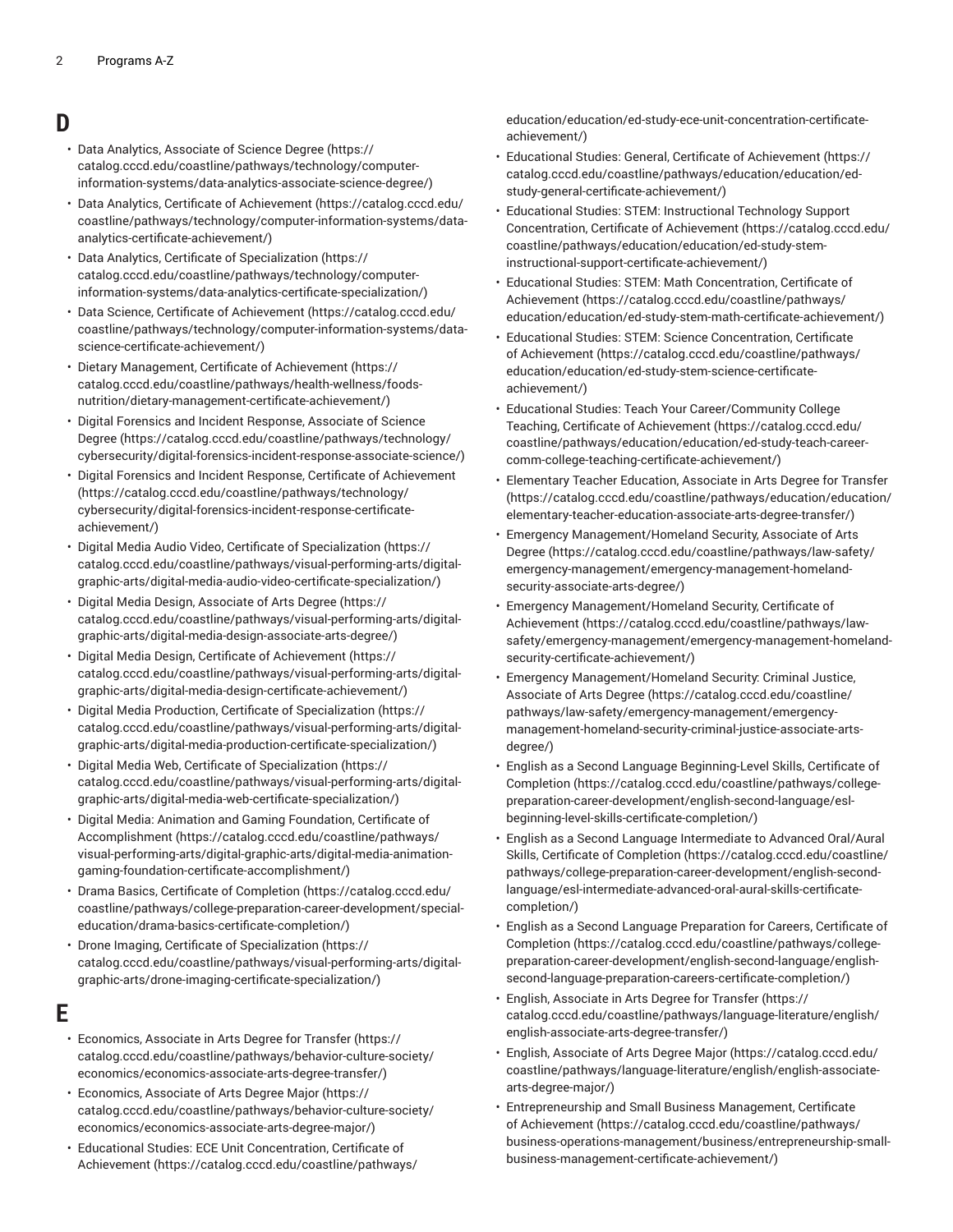- [Entrepreneurship](https://catalog.cccd.edu/coastline/pathways/business-operations-management/business/entrepreneurship-essentials-certificate-specialization/) Essentials, Certificate of Specialization ([https://](https://catalog.cccd.edu/coastline/pathways/business-operations-management/business/entrepreneurship-essentials-certificate-specialization/) [catalog.cccd.edu/coastline/pathways/business-operations](https://catalog.cccd.edu/coastline/pathways/business-operations-management/business/entrepreneurship-essentials-certificate-specialization/)[management/business/entrepreneurship-essentials-certificate](https://catalog.cccd.edu/coastline/pathways/business-operations-management/business/entrepreneurship-essentials-certificate-specialization/)[specialization/](https://catalog.cccd.edu/coastline/pathways/business-operations-management/business/entrepreneurship-essentials-certificate-specialization/))
- [Entrepreneurship](https://catalog.cccd.edu/coastline/pathways/business-operations-management/business/entrepreneurship-artists-certificate-specialization/) for Artists, Certificate of Specialization ([https://](https://catalog.cccd.edu/coastline/pathways/business-operations-management/business/entrepreneurship-artists-certificate-specialization/) [catalog.cccd.edu/coastline/pathways/business-operations](https://catalog.cccd.edu/coastline/pathways/business-operations-management/business/entrepreneurship-artists-certificate-specialization/)[management/business/entrepreneurship-artists-certificate](https://catalog.cccd.edu/coastline/pathways/business-operations-management/business/entrepreneurship-artists-certificate-specialization/)[specialization/](https://catalog.cccd.edu/coastline/pathways/business-operations-management/business/entrepreneurship-artists-certificate-specialization/))
- ESL [Intermediate](https://catalog.cccd.edu/coastline/pathways/college-preparation-career-development/english-second-language/esl-intermediate-preparation-careers-certificate-completion/) Preparation for Careers, Certificate of Completion ([https://catalog.cccd.edu/coastline/pathways/college-preparation](https://catalog.cccd.edu/coastline/pathways/college-preparation-career-development/english-second-language/esl-intermediate-preparation-careers-certificate-completion/)[career-development/english-second-language/esl-intermediate](https://catalog.cccd.edu/coastline/pathways/college-preparation-career-development/english-second-language/esl-intermediate-preparation-careers-certificate-completion/)[preparation-careers-certificate-completion/](https://catalog.cccd.edu/coastline/pathways/college-preparation-career-development/english-second-language/esl-intermediate-preparation-careers-certificate-completion/))

## **F**

• French, [Associate](https://catalog.cccd.edu/coastline/pathways/language-literature/french/french-associate-arts-degree-major/) of Arts Degree Major ([https://catalog.cccd.edu/](https://catalog.cccd.edu/coastline/pathways/language-literature/french/french-associate-arts-degree-major/) [coastline/pathways/language-literature/french/french-associate-arts](https://catalog.cccd.edu/coastline/pathways/language-literature/french/french-associate-arts-degree-major/)[degree-major/\)](https://catalog.cccd.edu/coastline/pathways/language-literature/french/french-associate-arts-degree-major/)

## **G**

- General Business, [Associate](https://catalog.cccd.edu/coastline/pathways/business-operations-management/business/general-business-associate-science-degree/) of Science Degree [\(https://](https://catalog.cccd.edu/coastline/pathways/business-operations-management/business/general-business-associate-science-degree/) [catalog.cccd.edu/coastline/pathways/business-operations](https://catalog.cccd.edu/coastline/pathways/business-operations-management/business/general-business-associate-science-degree/)[management/business/general-business-associate-science-degree/\)](https://catalog.cccd.edu/coastline/pathways/business-operations-management/business/general-business-associate-science-degree/)
- General Business, Certificate of [Achievement](https://catalog.cccd.edu/coastline/pathways/business-operations-management/business/general-business-certificate-achievement/) ([https://](https://catalog.cccd.edu/coastline/pathways/business-operations-management/business/general-business-certificate-achievement/) [catalog.cccd.edu/coastline/pathways/business-operations](https://catalog.cccd.edu/coastline/pathways/business-operations-management/business/general-business-certificate-achievement/)[management/business/general-business-certificate-achievement/\)](https://catalog.cccd.edu/coastline/pathways/business-operations-management/business/general-business-certificate-achievement/)
- Geology, [Associate](https://catalog.cccd.edu/coastline/pathways/science-mathematics/geology/geology-associate-science-degree-transfer/) in Science Degree for Transfer ([https://](https://catalog.cccd.edu/coastline/pathways/science-mathematics/geology/geology-associate-science-degree-transfer/) [catalog.cccd.edu/coastline/pathways/science-mathematics/](https://catalog.cccd.edu/coastline/pathways/science-mathematics/geology/geology-associate-science-degree-transfer/) [geology/geology-associate-science-degree-transfer/](https://catalog.cccd.edu/coastline/pathways/science-mathematics/geology/geology-associate-science-degree-transfer/))
- [Gerontology,](https://catalog.cccd.edu/coastline/pathways/behavior-culture-society/gerontology/gerontology-associate-arts-degree/) Associate of Arts Degree [\(https://catalog.cccd.edu/](https://catalog.cccd.edu/coastline/pathways/behavior-culture-society/gerontology/gerontology-associate-arts-degree/) [coastline/pathways/behavior-culture-society/gerontology/](https://catalog.cccd.edu/coastline/pathways/behavior-culture-society/gerontology/gerontology-associate-arts-degree/) [gerontology-associate-arts-degree/](https://catalog.cccd.edu/coastline/pathways/behavior-culture-society/gerontology/gerontology-associate-arts-degree/))
- [Gerontology,](https://catalog.cccd.edu/coastline/pathways/behavior-culture-society/gerontology/gerontology-associate-arts-degree-major/) Associate of Arts Degree Major [\(https://](https://catalog.cccd.edu/coastline/pathways/behavior-culture-society/gerontology/gerontology-associate-arts-degree-major/) [catalog.cccd.edu/coastline/pathways/behavior-culture-society/](https://catalog.cccd.edu/coastline/pathways/behavior-culture-society/gerontology/gerontology-associate-arts-degree-major/) [gerontology/gerontology-associate-arts-degree-major/](https://catalog.cccd.edu/coastline/pathways/behavior-culture-society/gerontology/gerontology-associate-arts-degree-major/))
- Gerontology, Certificate of [Achievement \(https://catalog.cccd.edu/](https://catalog.cccd.edu/coastline/pathways/behavior-culture-society/gerontology/gerontology-certificate-achievement/) [coastline/pathways/behavior-culture-society/gerontology/](https://catalog.cccd.edu/coastline/pathways/behavior-culture-society/gerontology/gerontology-certificate-achievement/) [gerontology-certificate-achievement/\)](https://catalog.cccd.edu/coastline/pathways/behavior-culture-society/gerontology/gerontology-certificate-achievement/)
- Global Business Essentials, Certificate of [Specialization](https://catalog.cccd.edu/coastline/pathways/business-operations-management/business/global-business-certificate-specialization/) [\(https://](https://catalog.cccd.edu/coastline/pathways/business-operations-management/business/global-business-certificate-specialization/) [catalog.cccd.edu/coastline/pathways/business-operations](https://catalog.cccd.edu/coastline/pathways/business-operations-management/business/global-business-certificate-specialization/)[management/business/global-business-certificate-specialization/\)](https://catalog.cccd.edu/coastline/pathways/business-operations-management/business/global-business-certificate-specialization/)
- Global Business, Certificate of [Achievement](https://catalog.cccd.edu/coastline/pathways/business-operations-management/business/global-business-certificate-achievement/) [\(https://](https://catalog.cccd.edu/coastline/pathways/business-operations-management/business/global-business-certificate-achievement/) [catalog.cccd.edu/coastline/pathways/business-operations](https://catalog.cccd.edu/coastline/pathways/business-operations-management/business/global-business-certificate-achievement/)[management/business/global-business-certificate-achievement/](https://catalog.cccd.edu/coastline/pathways/business-operations-management/business/global-business-certificate-achievement/))
- Guest Services, Certificate of [Completion \(https://catalog.cccd.edu/](https://catalog.cccd.edu/coastline/pathways/college-preparation-career-development/special-education/guest-services-certificate-completion/) [coastline/pathways/college-preparation-career-development/special](https://catalog.cccd.edu/coastline/pathways/college-preparation-career-development/special-education/guest-services-certificate-completion/)[education/guest-services-certificate-completion/\)](https://catalog.cccd.edu/coastline/pathways/college-preparation-career-development/special-education/guest-services-certificate-completion/)

#### **H**

- Health and Wellness for Esports, Certificate of [Completion](https://catalog.cccd.edu/coastline/pathways/college-preparation-career-development/health/health-wellness-esports-certificate-competency/) ([https://](https://catalog.cccd.edu/coastline/pathways/college-preparation-career-development/health/health-wellness-esports-certificate-competency/) [catalog.cccd.edu/coastline/pathways/college-preparation](https://catalog.cccd.edu/coastline/pathways/college-preparation-career-development/health/health-wellness-esports-certificate-competency/)[career-development/health/health-wellness-esports-certificate](https://catalog.cccd.edu/coastline/pathways/college-preparation-career-development/health/health-wellness-esports-certificate-competency/)[competency/\)](https://catalog.cccd.edu/coastline/pathways/college-preparation-career-development/health/health-wellness-esports-certificate-competency/)
- Health Care [Management,](https://catalog.cccd.edu/coastline/pathways/business-operations-management/management/health-care-management-associate-science-degree/) Associate of Science Degree [\(https://](https://catalog.cccd.edu/coastline/pathways/business-operations-management/management/health-care-management-associate-science-degree/) [catalog.cccd.edu/coastline/pathways/business-operations](https://catalog.cccd.edu/coastline/pathways/business-operations-management/management/health-care-management-associate-science-degree/)[management/management/health-care-management-associate](https://catalog.cccd.edu/coastline/pathways/business-operations-management/management/health-care-management-associate-science-degree/)[science-degree/\)](https://catalog.cccd.edu/coastline/pathways/business-operations-management/management/health-care-management-associate-science-degree/)
- Health Care [Management,](https://catalog.cccd.edu/coastline/pathways/business-operations-management/management/health-care-management-certificate-achievement/) Certificate of Achievement ([https://](https://catalog.cccd.edu/coastline/pathways/business-operations-management/management/health-care-management-certificate-achievement/) [catalog.cccd.edu/coastline/pathways/business-operations-](https://catalog.cccd.edu/coastline/pathways/business-operations-management/management/health-care-management-certificate-achievement/)

[management/management/health-care-management-certificate](https://catalog.cccd.edu/coastline/pathways/business-operations-management/management/health-care-management-certificate-achievement/)[achievement/\)](https://catalog.cccd.edu/coastline/pathways/business-operations-management/management/health-care-management-certificate-achievement/)

- Health Science, [Associate](https://catalog.cccd.edu/coastline/pathways/health-wellness/health/health-science-associate-arts-degree/) of Arts Degree ([https://catalog.cccd.edu/](https://catalog.cccd.edu/coastline/pathways/health-wellness/health/health-science-associate-arts-degree/) [coastline/pathways/health-wellness/health/health-science](https://catalog.cccd.edu/coastline/pathways/health-wellness/health/health-science-associate-arts-degree/)[associate-arts-degree/\)](https://catalog.cccd.edu/coastline/pathways/health-wellness/health/health-science-associate-arts-degree/)
- Health Science, Certificate of [Achievement](https://catalog.cccd.edu/coastline/pathways/science-mathematics/biology/health-science-certificate-achievement/) ([https://catalog.cccd.edu/](https://catalog.cccd.edu/coastline/pathways/science-mathematics/biology/health-science-certificate-achievement/) [coastline/pathways/science-mathematics/biology/health-science](https://catalog.cccd.edu/coastline/pathways/science-mathematics/biology/health-science-certificate-achievement/)[certificate-achievement/](https://catalog.cccd.edu/coastline/pathways/science-mathematics/biology/health-science-certificate-achievement/))
- History, [Associate](https://catalog.cccd.edu/coastline/pathways/behavior-culture-society/history/history-associate-arts-degree-history-transfer/) in Arts Degree for Transfer [\(https://](https://catalog.cccd.edu/coastline/pathways/behavior-culture-society/history/history-associate-arts-degree-history-transfer/) [catalog.cccd.edu/coastline/pathways/behavior-culture-society/](https://catalog.cccd.edu/coastline/pathways/behavior-culture-society/history/history-associate-arts-degree-history-transfer/) [history/history-associate-arts-degree-history-transfer/](https://catalog.cccd.edu/coastline/pathways/behavior-culture-society/history/history-associate-arts-degree-history-transfer/))
- History, [Associate](https://catalog.cccd.edu/coastline/pathways/behavior-culture-society/history/history-associate-arts-degree-major/) of Arts Degree Major ([https://catalog.cccd.edu/](https://catalog.cccd.edu/coastline/pathways/behavior-culture-society/history/history-associate-arts-degree-major/) [coastline/pathways/behavior-culture-society/history/history](https://catalog.cccd.edu/coastline/pathways/behavior-culture-society/history/history-associate-arts-degree-major/)[associate-arts-degree-major/](https://catalog.cccd.edu/coastline/pathways/behavior-culture-society/history/history-associate-arts-degree-major/))
- Homeland Security (TSA), Certificate of [Specialization](https://catalog.cccd.edu/coastline/pathways/law-safety/emergency-management/homeland-security-tsa-certificate-specialization/) ([https://](https://catalog.cccd.edu/coastline/pathways/law-safety/emergency-management/homeland-security-tsa-certificate-specialization/) [catalog.cccd.edu/coastline/pathways/law-safety/emergency](https://catalog.cccd.edu/coastline/pathways/law-safety/emergency-management/homeland-security-tsa-certificate-specialization/)[management/homeland-security-tsa-certificate-specialization/](https://catalog.cccd.edu/coastline/pathways/law-safety/emergency-management/homeland-security-tsa-certificate-specialization/))
- [Horticulture,](https://catalog.cccd.edu/coastline/pathways/college-preparation-career-development/special-education/horticulture-certificate-completion/) Certificate of Completion ([https://catalog.cccd.edu/](https://catalog.cccd.edu/coastline/pathways/college-preparation-career-development/special-education/horticulture-certificate-completion/) [coastline/pathways/college-preparation-career-development/special](https://catalog.cccd.edu/coastline/pathways/college-preparation-career-development/special-education/horticulture-certificate-completion/)[education/horticulture-certificate-completion/](https://catalog.cccd.edu/coastline/pathways/college-preparation-career-development/special-education/horticulture-certificate-completion/))
- Human Resources [Management,](https://catalog.cccd.edu/coastline/pathways/business-operations-management/business/human-resources-management-associate-science-degree/) Associate of Science Degree [\(https://catalog.cccd.edu/coastline/pathways/business-operations](https://catalog.cccd.edu/coastline/pathways/business-operations-management/business/human-resources-management-associate-science-degree/)[management/business/human-resources-management-associate](https://catalog.cccd.edu/coastline/pathways/business-operations-management/business/human-resources-management-associate-science-degree/)[science-degree/\)](https://catalog.cccd.edu/coastline/pathways/business-operations-management/business/human-resources-management-associate-science-degree/)
- Human Resources [Management,](https://catalog.cccd.edu/coastline/pathways/business-operations-management/business/human-resources-management-certificate-achievement/) Certificate of Achievement ([https://](https://catalog.cccd.edu/coastline/pathways/business-operations-management/business/human-resources-management-certificate-achievement/) [catalog.cccd.edu/coastline/pathways/business-operations](https://catalog.cccd.edu/coastline/pathways/business-operations-management/business/human-resources-management-certificate-achievement/)[management/business/human-resources-management-certificate](https://catalog.cccd.edu/coastline/pathways/business-operations-management/business/human-resources-management-certificate-achievement/)[achievement/\)](https://catalog.cccd.edu/coastline/pathways/business-operations-management/business/human-resources-management-certificate-achievement/)
- Human Services, [Associate](https://catalog.cccd.edu/coastline/pathways/behavior-culture-society/human-services/human-services-associate-arts-degree-major/) of Arts Degree Major [\(https://](https://catalog.cccd.edu/coastline/pathways/behavior-culture-society/human-services/human-services-associate-arts-degree-major/) [catalog.cccd.edu/coastline/pathways/behavior-culture-society/](https://catalog.cccd.edu/coastline/pathways/behavior-culture-society/human-services/human-services-associate-arts-degree-major/) [human-services/human-services-associate-arts-degree-major/](https://catalog.cccd.edu/coastline/pathways/behavior-culture-society/human-services/human-services-associate-arts-degree-major/))
- Human Services, Certificate of [Accomplishment](https://catalog.cccd.edu/coastline/pathways/behavior-culture-society/human-services/human-services-certificate-accomplishment/) ([https://](https://catalog.cccd.edu/coastline/pathways/behavior-culture-society/human-services/human-services-certificate-accomplishment/) [catalog.cccd.edu/coastline/pathways/behavior-culture-society/](https://catalog.cccd.edu/coastline/pathways/behavior-culture-society/human-services/human-services-certificate-accomplishment/) [human-services/human-services-certificate-accomplishment/\)](https://catalog.cccd.edu/coastline/pathways/behavior-culture-society/human-services/human-services-certificate-accomplishment/)

**I**

- Information [Technology,](https://catalog.cccd.edu/coastline/pathways/technology/computer-services-technology/information-technology-associate-science-degree/) Associate of Science Degree [\(https://](https://catalog.cccd.edu/coastline/pathways/technology/computer-services-technology/information-technology-associate-science-degree/) [catalog.cccd.edu/coastline/pathways/technology/computer](https://catalog.cccd.edu/coastline/pathways/technology/computer-services-technology/information-technology-associate-science-degree/)[services-technology/information-technology-associate-science](https://catalog.cccd.edu/coastline/pathways/technology/computer-services-technology/information-technology-associate-science-degree/)[degree/](https://catalog.cccd.edu/coastline/pathways/technology/computer-services-technology/information-technology-associate-science-degree/))
- Information Technology, Certificate of [Achievement](https://catalog.cccd.edu/coastline/pathways/technology/computer-services-technology/information-technology-certificate-achievement/) ([https://](https://catalog.cccd.edu/coastline/pathways/technology/computer-services-technology/information-technology-certificate-achievement/) [catalog.cccd.edu/coastline/pathways/technology/computer](https://catalog.cccd.edu/coastline/pathways/technology/computer-services-technology/information-technology-certificate-achievement/)[services-technology/information-technology-certificate](https://catalog.cccd.edu/coastline/pathways/technology/computer-services-technology/information-technology-certificate-achievement/)[achievement/\)](https://catalog.cccd.edu/coastline/pathways/technology/computer-services-technology/information-technology-certificate-achievement/)
- Intermediate Accounting, Certificate of [Specialization \(https://](https://catalog.cccd.edu/coastline/pathways/business-operations-management/accounting/intermediate-accounting-certificate-specialization/) [catalog.cccd.edu/coastline/pathways/business-operations](https://catalog.cccd.edu/coastline/pathways/business-operations-management/accounting/intermediate-accounting-certificate-specialization/)[management/accounting/intermediate-accounting-certificate](https://catalog.cccd.edu/coastline/pathways/business-operations-management/accounting/intermediate-accounting-certificate-specialization/)[specialization/\)](https://catalog.cccd.edu/coastline/pathways/business-operations-management/accounting/intermediate-accounting-certificate-specialization/)
- Introduction to Programming, Certificate of [Accomplishment](https://catalog.cccd.edu/coastline/pathways/technology/computer-information-systems/introduction-programming-certificate-accomplishment/) [\(https://](https://catalog.cccd.edu/coastline/pathways/technology/computer-information-systems/introduction-programming-certificate-accomplishment/) [catalog.cccd.edu/coastline/pathways/technology/computer](https://catalog.cccd.edu/coastline/pathways/technology/computer-information-systems/introduction-programming-certificate-accomplishment/)[information-systems/introduction-programming-certificate](https://catalog.cccd.edu/coastline/pathways/technology/computer-information-systems/introduction-programming-certificate-accomplishment/)[accomplishment/\)](https://catalog.cccd.edu/coastline/pathways/technology/computer-information-systems/introduction-programming-certificate-accomplishment/)
- IT Support Specialist, Certificate of [Accomplishment](https://catalog.cccd.edu/coastline/pathways/technology/computer-services-technology/comptia-certificate-accomplishment/) ([https://](https://catalog.cccd.edu/coastline/pathways/technology/computer-services-technology/comptia-certificate-accomplishment/) [catalog.cccd.edu/coastline/pathways/technology/computer](https://catalog.cccd.edu/coastline/pathways/technology/computer-services-technology/comptia-certificate-accomplishment/)[services-technology/comptia-certificate-accomplishment/](https://catalog.cccd.edu/coastline/pathways/technology/computer-services-technology/comptia-certificate-accomplishment/))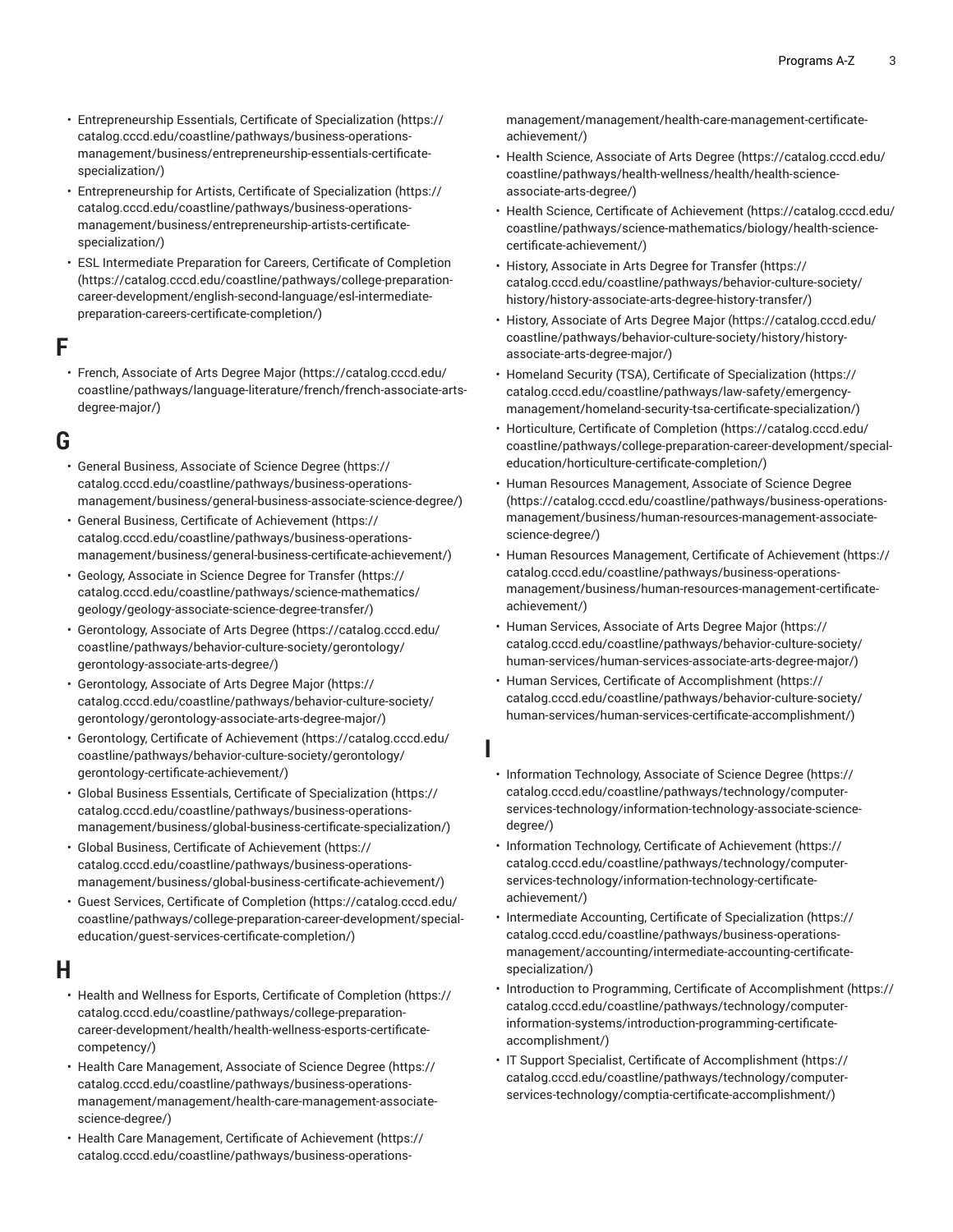# **L**

- Language Preparation for U.S. Citizenship, Certificate of [Competency](https://catalog.cccd.edu/coastline/pathways/college-preparation-career-development/english-second-language/language-preparation-us-citizenship-certificate-competency/) ([https://catalog.cccd.edu/coastline/pathways/college-preparation](https://catalog.cccd.edu/coastline/pathways/college-preparation-career-development/english-second-language/language-preparation-us-citizenship-certificate-competency/)[career-development/english-second-language/language-preparation](https://catalog.cccd.edu/coastline/pathways/college-preparation-career-development/english-second-language/language-preparation-us-citizenship-certificate-competency/)[us-citizenship-certificate-competency/](https://catalog.cccd.edu/coastline/pathways/college-preparation-career-development/english-second-language/language-preparation-us-citizenship-certificate-competency/))
- Liberal Studies (for [Teaching\),](https://catalog.cccd.edu/coastline/pathways/education/education/liberal-studies-for-teaching-associate-arts-degree-major/) Associate of Arts Degree Major ([https://catalog.cccd.edu/coastline/pathways/education/education/](https://catalog.cccd.edu/coastline/pathways/education/education/liberal-studies-for-teaching-associate-arts-degree-major/) [liberal-studies-for-teaching-associate-arts-degree-major/](https://catalog.cccd.edu/coastline/pathways/education/education/liberal-studies-for-teaching-associate-arts-degree-major/))

## **M**

- [Management,](https://catalog.cccd.edu/coastline/pathways/business-operations-management/management/management-associate-science-degree/) Associate of Science Degree [\(https://](https://catalog.cccd.edu/coastline/pathways/business-operations-management/management/management-associate-science-degree/) [catalog.cccd.edu/coastline/pathways/business-operations](https://catalog.cccd.edu/coastline/pathways/business-operations-management/management/management-associate-science-degree/)[management/management/management-associate-science-degree/](https://catalog.cccd.edu/coastline/pathways/business-operations-management/management/management-associate-science-degree/))
- [Management,](https://catalog.cccd.edu/coastline/pathways/business-operations-management/management/management-certificate-achievement/) Certificate of Achievement ([https://catalog.cccd.edu/](https://catalog.cccd.edu/coastline/pathways/business-operations-management/management/management-certificate-achievement/) [coastline/pathways/business-operations-management/](https://catalog.cccd.edu/coastline/pathways/business-operations-management/management/management-certificate-achievement/) [management/management-certificate-achievement/](https://catalog.cccd.edu/coastline/pathways/business-operations-management/management/management-certificate-achievement/))
- [Marketing,](https://catalog.cccd.edu/coastline/pathways/business-operations-management/business/marketing-associate-science-degree/) Associate of Science Degree [\(https://catalog.cccd.edu/](https://catalog.cccd.edu/coastline/pathways/business-operations-management/business/marketing-associate-science-degree/) [coastline/pathways/business-operations-management/business/](https://catalog.cccd.edu/coastline/pathways/business-operations-management/business/marketing-associate-science-degree/) [marketing-associate-science-degree/](https://catalog.cccd.edu/coastline/pathways/business-operations-management/business/marketing-associate-science-degree/))
- Marketing, Certificate of [Achievement \(https://catalog.cccd.edu/](https://catalog.cccd.edu/coastline/pathways/business-operations-management/business/marketing-certificate-achievement/) [coastline/pathways/business-operations-management/business/](https://catalog.cccd.edu/coastline/pathways/business-operations-management/business/marketing-certificate-achievement/) [marketing-certificate-achievement/](https://catalog.cccd.edu/coastline/pathways/business-operations-management/business/marketing-certificate-achievement/))
- Mathematics for Workforce [Developmental](https://catalog.cccd.edu/coastline/pathways/college-preparation-career-development/mathematics/mathematics-workforce-developmental-skills-certificate-competency/) Skills, Certificate of [Competency](https://catalog.cccd.edu/coastline/pathways/college-preparation-career-development/mathematics/mathematics-workforce-developmental-skills-certificate-competency/) ([https://catalog.cccd.edu/coastline/pathways/college](https://catalog.cccd.edu/coastline/pathways/college-preparation-career-development/mathematics/mathematics-workforce-developmental-skills-certificate-competency/)[preparation-career-development/mathematics/mathematics](https://catalog.cccd.edu/coastline/pathways/college-preparation-career-development/mathematics/mathematics-workforce-developmental-skills-certificate-competency/)[workforce-developmental-skills-certificate-competency/\)](https://catalog.cccd.edu/coastline/pathways/college-preparation-career-development/mathematics/mathematics-workforce-developmental-skills-certificate-competency/)
- [Mathematics,](https://catalog.cccd.edu/coastline/pathways/science-mathematics/mathematics/mathematics-associate-science-degree-transfer/) Associate in Science Degree for Transfer [\(https://](https://catalog.cccd.edu/coastline/pathways/science-mathematics/mathematics/mathematics-associate-science-degree-transfer/) [catalog.cccd.edu/coastline/pathways/science-mathematics/](https://catalog.cccd.edu/coastline/pathways/science-mathematics/mathematics/mathematics-associate-science-degree-transfer/) [mathematics/mathematics-associate-science-degree-transfer/\)](https://catalog.cccd.edu/coastline/pathways/science-mathematics/mathematics/mathematics-associate-science-degree-transfer/)
- [Mathematics,](https://catalog.cccd.edu/coastline/pathways/science-mathematics/mathematics/mathematics-associate-arts-degree-major/) Associate of Arts Degree Major [\(https://](https://catalog.cccd.edu/coastline/pathways/science-mathematics/mathematics/mathematics-associate-arts-degree-major/) [catalog.cccd.edu/coastline/pathways/science-mathematics/](https://catalog.cccd.edu/coastline/pathways/science-mathematics/mathematics/mathematics-associate-arts-degree-major/) [mathematics/mathematics-associate-arts-degree-major/\)](https://catalog.cccd.edu/coastline/pathways/science-mathematics/mathematics/mathematics-associate-arts-degree-major/)
- Medical [Administrative](https://catalog.cccd.edu/coastline/pathways/technology/business-computing/medical-administrative-office-technician-certificate-accomplishment/) Office Technician, Certificate of [Accomplishment](https://catalog.cccd.edu/coastline/pathways/technology/business-computing/medical-administrative-office-technician-certificate-accomplishment/) ([https://catalog.cccd.edu/coastline/pathways/](https://catalog.cccd.edu/coastline/pathways/technology/business-computing/medical-administrative-office-technician-certificate-accomplishment/) [technology/business-computing/medical-administrative-office](https://catalog.cccd.edu/coastline/pathways/technology/business-computing/medical-administrative-office-technician-certificate-accomplishment/)[technician-certificate-accomplishment/](https://catalog.cccd.edu/coastline/pathways/technology/business-computing/medical-administrative-office-technician-certificate-accomplishment/))
- Medical Coding Specialist, Certificate of [Accomplishment \(https://](https://catalog.cccd.edu/coastline/pathways/technology/business-computing/medical-coding-specialist-certificate-accomplishment/) [catalog.cccd.edu/coastline/pathways/technology/business](https://catalog.cccd.edu/coastline/pathways/technology/business-computing/medical-coding-specialist-certificate-accomplishment/)[computing/medical-coding-specialist-certificate-accomplishment/\)](https://catalog.cccd.edu/coastline/pathways/technology/business-computing/medical-coding-specialist-certificate-accomplishment/)
- Mobile Applications, Certificate of [Accomplishment](https://catalog.cccd.edu/coastline/pathways/technology/business-computing/mobile-applications-certificate-accomplishment/) ([https://](https://catalog.cccd.edu/coastline/pathways/technology/business-computing/mobile-applications-certificate-accomplishment/) [catalog.cccd.edu/coastline/pathways/technology/business](https://catalog.cccd.edu/coastline/pathways/technology/business-computing/mobile-applications-certificate-accomplishment/)[computing/mobile-applications-certificate-accomplishment/\)](https://catalog.cccd.edu/coastline/pathways/technology/business-computing/mobile-applications-certificate-accomplishment/)
- Music Basics, Certificate of [Completion](https://catalog.cccd.edu/coastline/pathways/college-preparation-career-development/special-education/music-basics-certificate-completion/) ([https://catalog.cccd.edu/](https://catalog.cccd.edu/coastline/pathways/college-preparation-career-development/special-education/music-basics-certificate-completion/) [coastline/pathways/college-preparation-career-development/special](https://catalog.cccd.edu/coastline/pathways/college-preparation-career-development/special-education/music-basics-certificate-completion/)[education/music-basics-certificate-completion/\)](https://catalog.cccd.edu/coastline/pathways/college-preparation-career-development/special-education/music-basics-certificate-completion/)

#### **N**

• Nutrition and Dietetics, [Associate](https://catalog.cccd.edu/coastline/pathways/health-wellness/foods-nutrition/nutrition-dietetics-associate-science-degree-transfer/) in Science Degree for Transfer ([https://catalog.cccd.edu/coastline/pathways/health-wellness/](https://catalog.cccd.edu/coastline/pathways/health-wellness/foods-nutrition/nutrition-dietetics-associate-science-degree-transfer/) [foods-nutrition/nutrition-dietetics-associate-science-degree-transfer/](https://catalog.cccd.edu/coastline/pathways/health-wellness/foods-nutrition/nutrition-dietetics-associate-science-degree-transfer/))

# **P**

• Paralegal Studies, [Associate](https://catalog.cccd.edu/coastline/pathways/law-safety/paralegal/paralegal-studies-associate-arts-degree/) of Arts Degree [\(https://](https://catalog.cccd.edu/coastline/pathways/law-safety/paralegal/paralegal-studies-associate-arts-degree/) [catalog.cccd.edu/coastline/pathways/law-safety/paralegal/](https://catalog.cccd.edu/coastline/pathways/law-safety/paralegal/paralegal-studies-associate-arts-degree/) [paralegal-studies-associate-arts-degree/](https://catalog.cccd.edu/coastline/pathways/law-safety/paralegal/paralegal-studies-associate-arts-degree/))

- Paralegal Studies, Certificate of [Achievement](https://catalog.cccd.edu/coastline/pathways/law-safety/paralegal/paralegal-studies-certificate-achievement/) ([https://](https://catalog.cccd.edu/coastline/pathways/law-safety/paralegal/paralegal-studies-certificate-achievement/) [catalog.cccd.edu/coastline/pathways/law-safety/paralegal/](https://catalog.cccd.edu/coastline/pathways/law-safety/paralegal/paralegal-studies-certificate-achievement/) [paralegal-studies-certificate-achievement/](https://catalog.cccd.edu/coastline/pathways/law-safety/paralegal/paralegal-studies-certificate-achievement/))
- [Philosophy,](https://catalog.cccd.edu/coastline/pathways/language-literature/philosophy/philosophy-associate-arts-degree-transfer/) Associate in Arts Degree for Transfer [\(https://](https://catalog.cccd.edu/coastline/pathways/language-literature/philosophy/philosophy-associate-arts-degree-transfer/) [catalog.cccd.edu/coastline/pathways/language-literature/](https://catalog.cccd.edu/coastline/pathways/language-literature/philosophy/philosophy-associate-arts-degree-transfer/) [philosophy/philosophy-associate-arts-degree-transfer/](https://catalog.cccd.edu/coastline/pathways/language-literature/philosophy/philosophy-associate-arts-degree-transfer/))
- Physics, [Associate](https://catalog.cccd.edu/coastline/pathways/science-mathematics/physics/physics-associate-science-degree-transfer/) in Science Degree for Transfer ([https://](https://catalog.cccd.edu/coastline/pathways/science-mathematics/physics/physics-associate-science-degree-transfer/) [catalog.cccd.edu/coastline/pathways/science-mathematics/](https://catalog.cccd.edu/coastline/pathways/science-mathematics/physics/physics-associate-science-degree-transfer/) [physics/physics-associate-science-degree-transfer/](https://catalog.cccd.edu/coastline/pathways/science-mathematics/physics/physics-associate-science-degree-transfer/))
- Political Science, [Associate](https://catalog.cccd.edu/coastline/pathways/behavior-culture-society/political-science/political-science-associate-arts-degree-transfer/) in Arts Degree for Transfer [\(https://](https://catalog.cccd.edu/coastline/pathways/behavior-culture-society/political-science/political-science-associate-arts-degree-transfer/) [catalog.cccd.edu/coastline/pathways/behavior-culture-society/](https://catalog.cccd.edu/coastline/pathways/behavior-culture-society/political-science/political-science-associate-arts-degree-transfer/) [political-science/political-science-associate-arts-degree-transfer/](https://catalog.cccd.edu/coastline/pathways/behavior-culture-society/political-science/political-science-associate-arts-degree-transfer/))
- Porter, Certificate of [Completion \(https://catalog.cccd.edu/coastline/](https://catalog.cccd.edu/coastline/pathways/college-preparation-career-development/special-education/porter-certificate-completion/) [pathways/college-preparation-career-development/special](https://catalog.cccd.edu/coastline/pathways/college-preparation-career-development/special-education/porter-certificate-completion/)[education/porter-certificate-completion/](https://catalog.cccd.edu/coastline/pathways/college-preparation-career-development/special-education/porter-certificate-completion/))
- Preparation for College [Mathematics,](https://catalog.cccd.edu/coastline/pathways/college-preparation-career-development/mathematics/preparation-college-mathematics-certificate-competency/) Certificate of Competency [\(https://catalog.cccd.edu/coastline/pathways/college-preparation](https://catalog.cccd.edu/coastline/pathways/college-preparation-career-development/mathematics/preparation-college-mathematics-certificate-competency/)[career-development/mathematics/preparation-college-mathematics](https://catalog.cccd.edu/coastline/pathways/college-preparation-career-development/mathematics/preparation-college-mathematics-certificate-competency/)[certificate-competency/](https://catalog.cccd.edu/coastline/pathways/college-preparation-career-development/mathematics/preparation-college-mathematics-certificate-competency/))
- [Preprofessional](https://catalog.cccd.edu/coastline/pathways/science-mathematics/biology/preprofessional-laboratory-experience-skill-certificate/) Laboratory Experience, Skill Certificate ([https://](https://catalog.cccd.edu/coastline/pathways/science-mathematics/biology/preprofessional-laboratory-experience-skill-certificate/) [catalog.cccd.edu/coastline/pathways/science-mathematics/biology/](https://catalog.cccd.edu/coastline/pathways/science-mathematics/biology/preprofessional-laboratory-experience-skill-certificate/) [preprofessional-laboratory-experience-skill-certificate/](https://catalog.cccd.edu/coastline/pathways/science-mathematics/biology/preprofessional-laboratory-experience-skill-certificate/))
- Process Technician Fundamentals, Certificate of [Accomplishment](https://catalog.cccd.edu/coastline/pathways/law-safety/process-technology/process-technician-fundamentals-certificate-accomplishment/) [\(https://catalog.cccd.edu/coastline/pathways/law-safety/](https://catalog.cccd.edu/coastline/pathways/law-safety/process-technology/process-technician-fundamentals-certificate-accomplishment/) [process-technology/process-technician-fundamentals-certificate](https://catalog.cccd.edu/coastline/pathways/law-safety/process-technology/process-technician-fundamentals-certificate-accomplishment/)[accomplishment/\)](https://catalog.cccd.edu/coastline/pathways/law-safety/process-technology/process-technician-fundamentals-certificate-accomplishment/)
- Process [Technology,](https://catalog.cccd.edu/coastline/pathways/law-safety/process-technology/process-technology-associate-arts-degree/) Associate of Arts Degree ([https://](https://catalog.cccd.edu/coastline/pathways/law-safety/process-technology/process-technology-associate-arts-degree/) [catalog.cccd.edu/coastline/pathways/law-safety/process](https://catalog.cccd.edu/coastline/pathways/law-safety/process-technology/process-technology-associate-arts-degree/)[technology/process-technology-associate-arts-degree/\)](https://catalog.cccd.edu/coastline/pathways/law-safety/process-technology/process-technology-associate-arts-degree/)
- Process Technology, Certificate of [Achievement](https://catalog.cccd.edu/coastline/pathways/law-safety/process-technology/process-technology-certificate-achievement/) ([https://](https://catalog.cccd.edu/coastline/pathways/law-safety/process-technology/process-technology-certificate-achievement/) [catalog.cccd.edu/coastline/pathways/law-safety/process](https://catalog.cccd.edu/coastline/pathways/law-safety/process-technology/process-technology-certificate-achievement/)[technology/process-technology-certificate-achievement/](https://catalog.cccd.edu/coastline/pathways/law-safety/process-technology/process-technology-certificate-achievement/))
- Project Management Essentials, Certificate of [Specialization](https://catalog.cccd.edu/coastline/pathways/business-operations-management/business/project-management-essentials-certificate-specialization/) [\(https://catalog.cccd.edu/coastline/pathways/business-operations](https://catalog.cccd.edu/coastline/pathways/business-operations-management/business/project-management-essentials-certificate-specialization/)[management/business/project-management-essentials-certificate](https://catalog.cccd.edu/coastline/pathways/business-operations-management/business/project-management-essentials-certificate-specialization/)[specialization/\)](https://catalog.cccd.edu/coastline/pathways/business-operations-management/business/project-management-essentials-certificate-specialization/)
- [Psychology,](https://catalog.cccd.edu/coastline/pathways/behavior-culture-society/psychology/psychology-associate-arts-degree-transfer/) Associate in Arts Degree for Transfer ([https://](https://catalog.cccd.edu/coastline/pathways/behavior-culture-society/psychology/psychology-associate-arts-degree-transfer/) [catalog.cccd.edu/coastline/pathways/behavior-culture-society/](https://catalog.cccd.edu/coastline/pathways/behavior-culture-society/psychology/psychology-associate-arts-degree-transfer/) [psychology/psychology-associate-arts-degree-transfer/\)](https://catalog.cccd.edu/coastline/pathways/behavior-culture-society/psychology/psychology-associate-arts-degree-transfer/)
- [Psychology,](https://catalog.cccd.edu/coastline/pathways/behavior-culture-society/psychology/psychology-associate-arts-degree-major/) Associate of Arts Degree Major [\(https://](https://catalog.cccd.edu/coastline/pathways/behavior-culture-society/psychology/psychology-associate-arts-degree-major/) [catalog.cccd.edu/coastline/pathways/behavior-culture-society/](https://catalog.cccd.edu/coastline/pathways/behavior-culture-society/psychology/psychology-associate-arts-degree-major/) [psychology/psychology-associate-arts-degree-major/](https://catalog.cccd.edu/coastline/pathways/behavior-culture-society/psychology/psychology-associate-arts-degree-major/))
- Public Health Science, [Associate](https://catalog.cccd.edu/coastline/pathways/health-wellness/health/public-health-science-associate-science-degree-transfer/) in Science Degree for Transfer [\(https://catalog.cccd.edu/coastline/pathways/health-wellness/](https://catalog.cccd.edu/coastline/pathways/health-wellness/health/public-health-science-associate-science-degree-transfer/) [health/public-health-science-associate-science-degree-transfer/\)](https://catalog.cccd.edu/coastline/pathways/health-wellness/health/public-health-science-associate-science-degree-transfer/)

## **R**

- Real Estate Broker, Certificate of [Achievement \(https://](https://catalog.cccd.edu/coastline/pathways/business-operations-management/real-estate/real-estate-broker-certificate-achievement/) [catalog.cccd.edu/coastline/pathways/business-operations](https://catalog.cccd.edu/coastline/pathways/business-operations-management/real-estate/real-estate-broker-certificate-achievement/)[management/real-estate/real-estate-broker-certificate-achievement/](https://catalog.cccd.edu/coastline/pathways/business-operations-management/real-estate/real-estate-broker-certificate-achievement/))
- Real Estate Lending and Mortgage Brokering, [Certificate](https://catalog.cccd.edu/coastline/pathways/business-operations-management/real-estate/real-estate-lending-mortgage-brokering-certificate-specialization/) of [Specialization](https://catalog.cccd.edu/coastline/pathways/business-operations-management/real-estate/real-estate-lending-mortgage-brokering-certificate-specialization/) ([https://catalog.cccd.edu/coastline/pathways/](https://catalog.cccd.edu/coastline/pathways/business-operations-management/real-estate/real-estate-lending-mortgage-brokering-certificate-specialization/) [business-operations-management/real-estate/real-estate-lending](https://catalog.cccd.edu/coastline/pathways/business-operations-management/real-estate/real-estate-lending-mortgage-brokering-certificate-specialization/)[mortgage-brokering-certificate-specialization/\)](https://catalog.cccd.edu/coastline/pathways/business-operations-management/real-estate/real-estate-lending-mortgage-brokering-certificate-specialization/)
- Real Estate Property Salesperson, Certificate of [Specialization](https://catalog.cccd.edu/coastline/pathways/business-operations-management/real-estate/real-estate-property-salesperson-certificate-specialization/) [\(https://catalog.cccd.edu/coastline/pathways/business-operations](https://catalog.cccd.edu/coastline/pathways/business-operations-management/real-estate/real-estate-property-salesperson-certificate-specialization/)[management/real-estate/real-estate-property-salesperson-certificate](https://catalog.cccd.edu/coastline/pathways/business-operations-management/real-estate/real-estate-property-salesperson-certificate-specialization/)[specialization/\)](https://catalog.cccd.edu/coastline/pathways/business-operations-management/real-estate/real-estate-property-salesperson-certificate-specialization/)